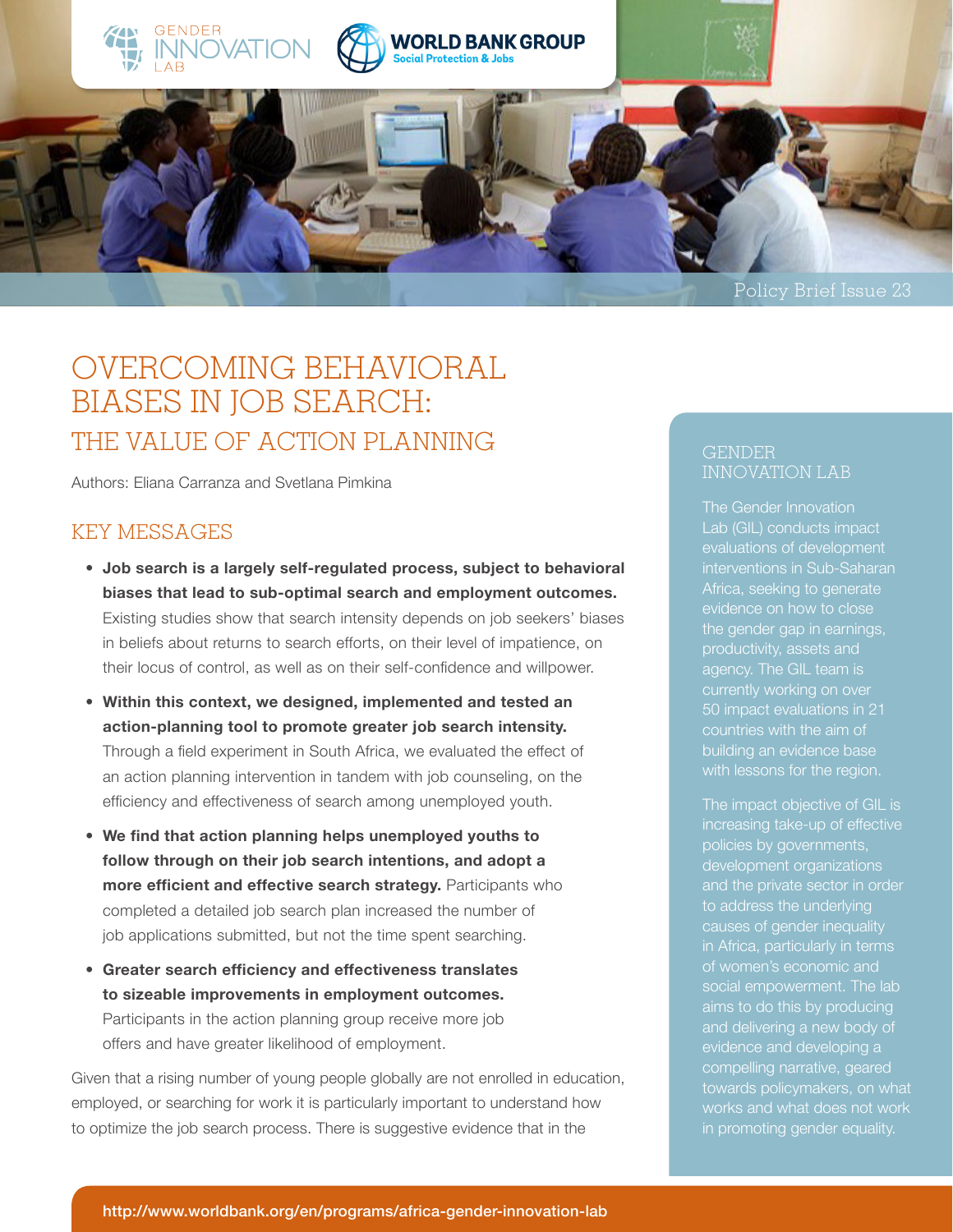

## DESIGNING THE ACTION PLAN TEMPLATE

presence of high and persistent unemployment, South African youth are becoming increasingly discouraged in their job search. Indeed, we find that in our sample of youth who are motivated enough to come to a labor center, job seekers spend an average of 11 hours per week searching for jobs, and only submit about 4 job applications per month. They do want to intensify their job search, and they set aside the time and make plans to search but their behavior falls short of their intentions. The question is how to ensure that they follow-through on their goals.

## SO WHAT TO DO ABOUT IT

We draw on insights from the psychology literature regarding the use of plan-making prompts to bridge the gap between intention and behavior. Evidence shows that planning and scheduling tasks help people follow through on a variety of behaviors, ranging from voting to exercising. To extend this

research to the novel domain of job search, the World Bank's Africa Gender Innovation Lab, in collaboration with the Jobs Group, researchers from Middlebury College, Stellenbosch and Cape Town universities, and the South African Department of Labour, designed a job search action plan template and launched an experiment to identify the impacts of action planning on job search and employment.

## HERE'S WHAT WE DID

We tested the effect of plan-making on job search behavior and employment in a field experiment with a sample of 1,100 unemployed South African youth who participated in the standard 90-minute career-counseling workshops conducted by the Department of Labour. During the workshop, career counselors cover topics such as job search strategies, CV creation, interview techniques, and access to information and resources for job search. Layered on top of this standard workshop,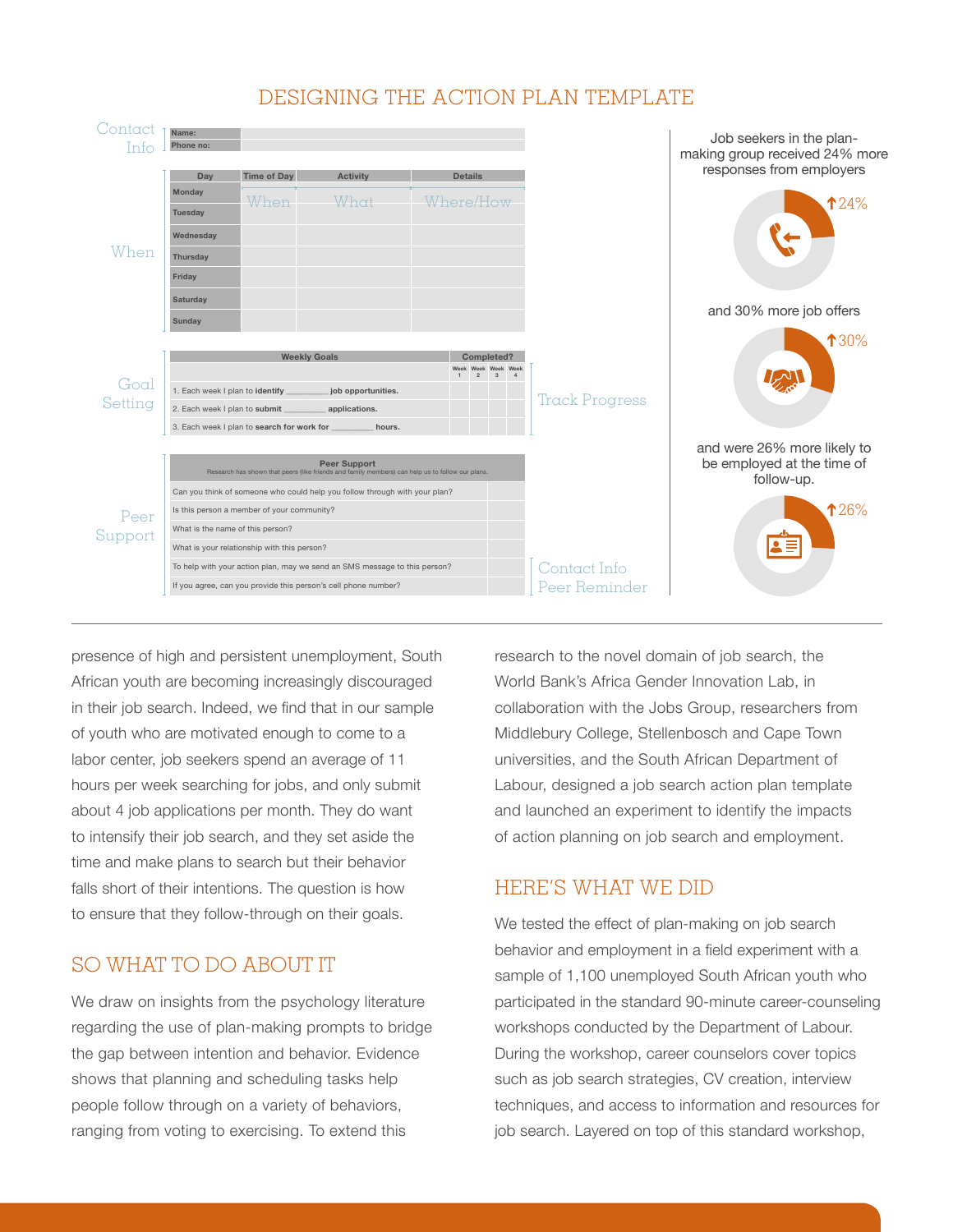#### NUMBER OF JOB APPLICATIONS

#### EMPLOYMENT LIKELIHOOD



we prompted job seekers to complete an action plan template consisting of a weekly chart with detailed dayby-day entries for whether, where, and how they will search. We then asked them how their entries add up to weekly goals, how many hours they plan to search and how many applications they plan to submit.

## HERE'S WHAT WE FOUND

**Our analysis revealed an intention-behavior gap at baseline in job applications submitted but it did not show this gap in hours searched.** We constructed a measure of the intention-behavior gap by comparing respondents' search intentions with reported behavior at baseline. Respondents aimed to submit 6.6 more applications per week than they actually did and planned to spend 3.4 hours *less* on job search (but this is centered around zero).

**Following the action plan intervention, we found increases in job search intensity in accordance with the intention-behavior gap which led to increased efficiency and effectiveness...** Five to twelve weeks after the intervention, we found no effect of the action plan on the number of hours spent searching but a significant increase in the

number of job applications submitted. At follow up, the action plan group submitted 0.7 additional applications, 15% more than the group receiving standard job counseling and 18% more than the pure control group. While this is a sizable increase relative to the low number of applications at baseline, it only partially closes the intention-behavior gap.

**We also found that the action plan group diversified its search strategy, which translated into significant gains in employment.** Participants who completed the plan-making significantly increased the number of visits to employment agencies and the frequency of online searching. To the extent that search channels have decreasing returns to efforts, a diverse portfolio of search activities is expected to improve job search effectiveness.

**Gains in search efficiency and effectiveness resulted in sizeable improvements in employment outcomes.** Job seekers in the planmaking group received 24% more responses from employers and 30% more job offers, and were 26% more likely to be employed at the time of followup, relative to the group who only participated in the standard career counseling workshops.